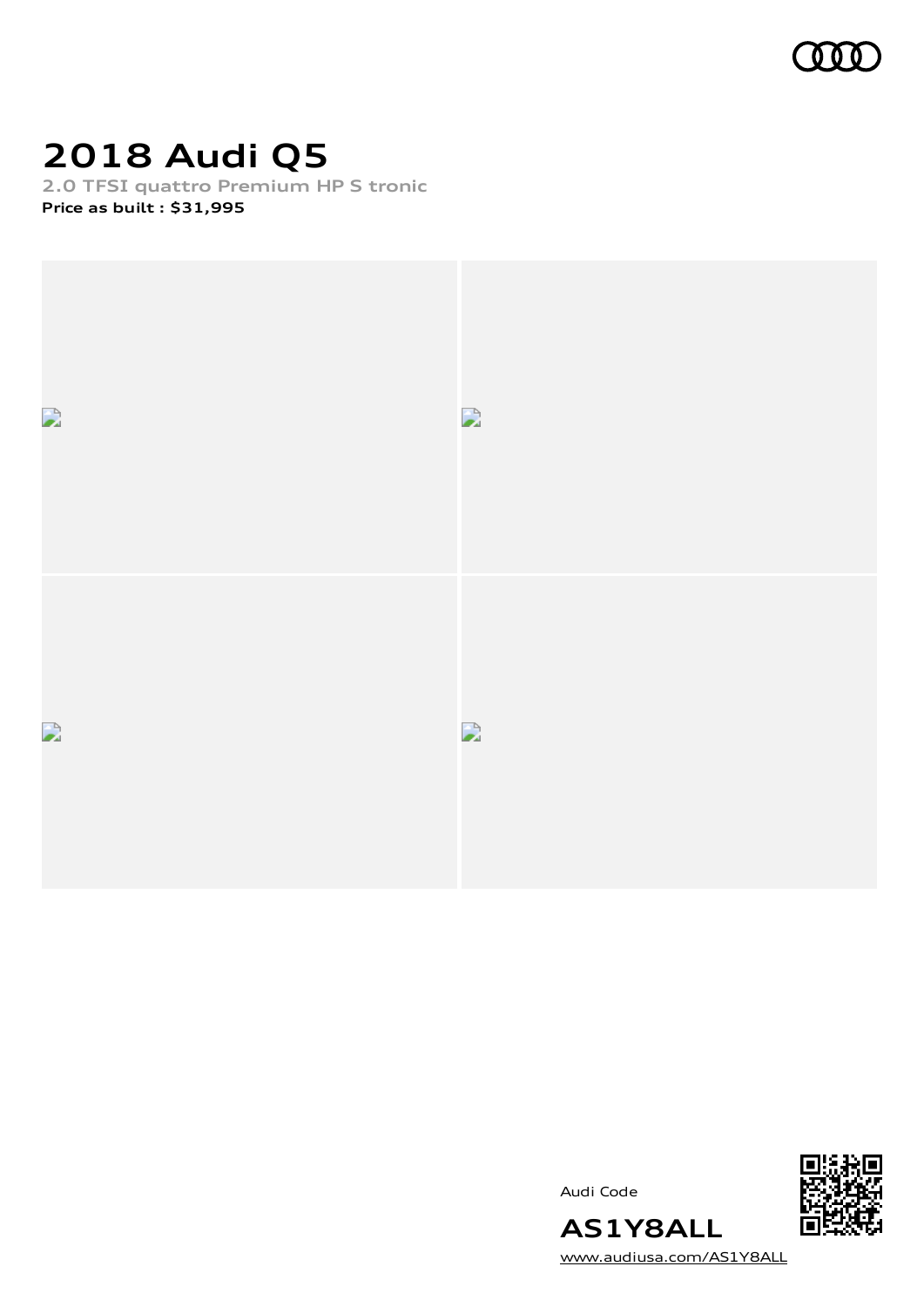### **Audi 2018 Audi Q5** 2.0 TFSI quattro Premium HP S tronic

**Price as buil[t](#page-11-0)** \$31,995

### **Exterior colour**

Ibis White

### $\overline{\phantom{a}}$

#### **Further Information**

|                 | N٥           |
|-----------------|--------------|
| Mileage         | 38,960 miles |
| Type of vehicle | Used car     |

**Warranty**

### **Interior colour**

| Seats     | Atlas Beige              |
|-----------|--------------------------|
| Dashboard | Granite Gray/Atlas Beige |
| Carpet    | Granite Gray             |
| Headliner | Atlas Beige              |

#### **Audi Code** AS1Y8ALL

**Your configuration on www.audiusa.com** [www.audiusa.com/AS1Y8ALL](https://www.audiusa.com/AS1Y8ALL)

**Commission number** 85bd9f700a0e09af5ee7

#### **Technical Specifications**

| Engine type                  | Four-cylinder                                 |
|------------------------------|-----------------------------------------------|
| stroke                       | Displacement/Bore and 1,984/82.5 x 92.8 cc/mm |
| Torque                       | 273 @ 1,600 - 4,500 lb-ft@rpm                 |
| Top track speed              | 130 mph mph $1$                               |
| Acceleration (0 - 60<br>mph) | 5.9 seconds seconds                           |
| Recommended fuel             | Premium                                       |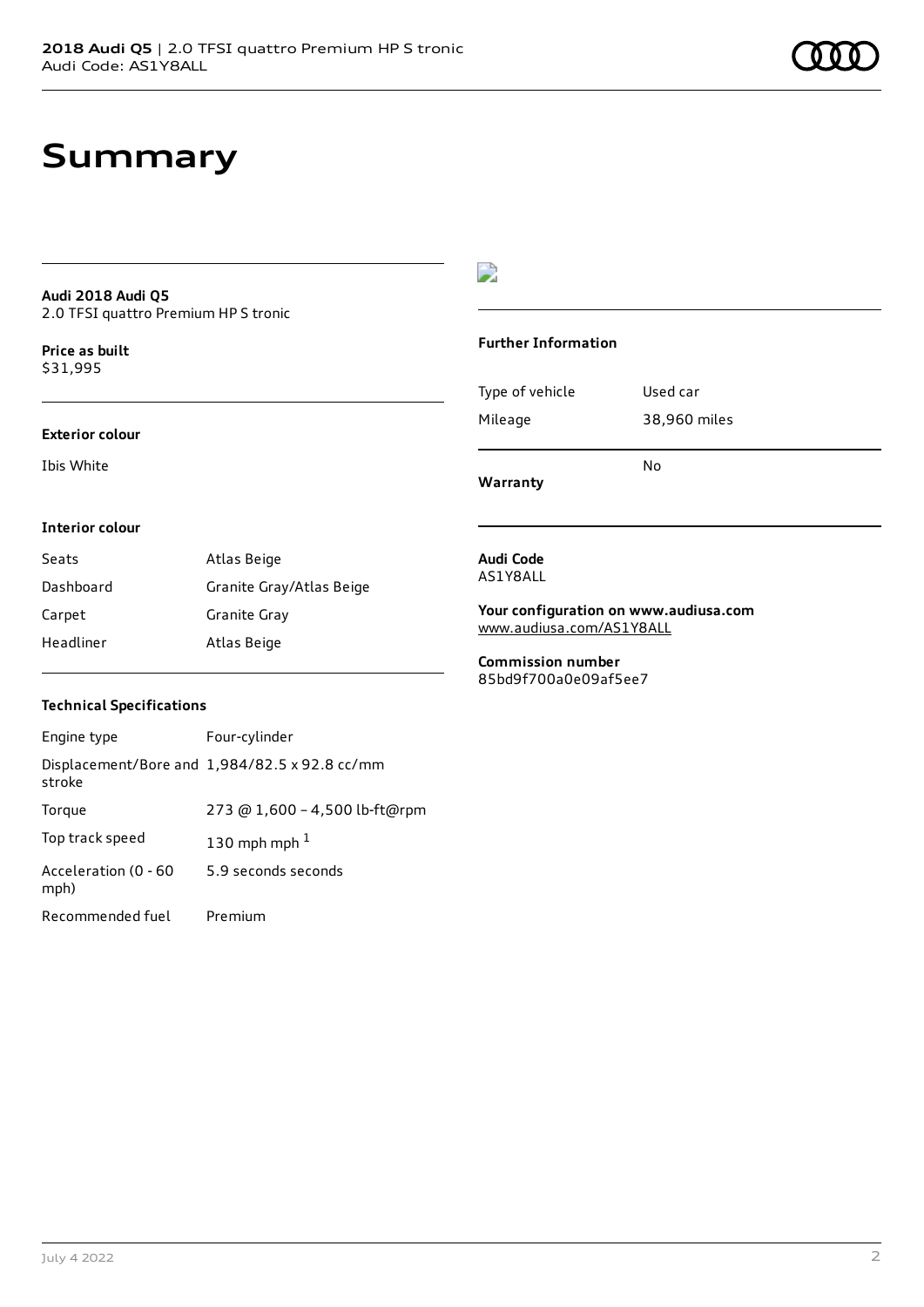# **Equipment**

Ibis White

Audi advanced key-keyless start, stop and entry

Power-adjustable, auto-dimming, power-folding, heated exterior side mirrors with memory

19" 235/55 all-season tires

19" 5-arm-wing design wheels

Convenience package

Heated front seats

High-gloss Gray Oak Wood inlays

Audi virtual cockpit (12.3" LCD full digital instrument cluster with up to three visual modes: Infotainment and Classic. S, RS and R8 models also offer Sport mode)

MMI® Navigation plus



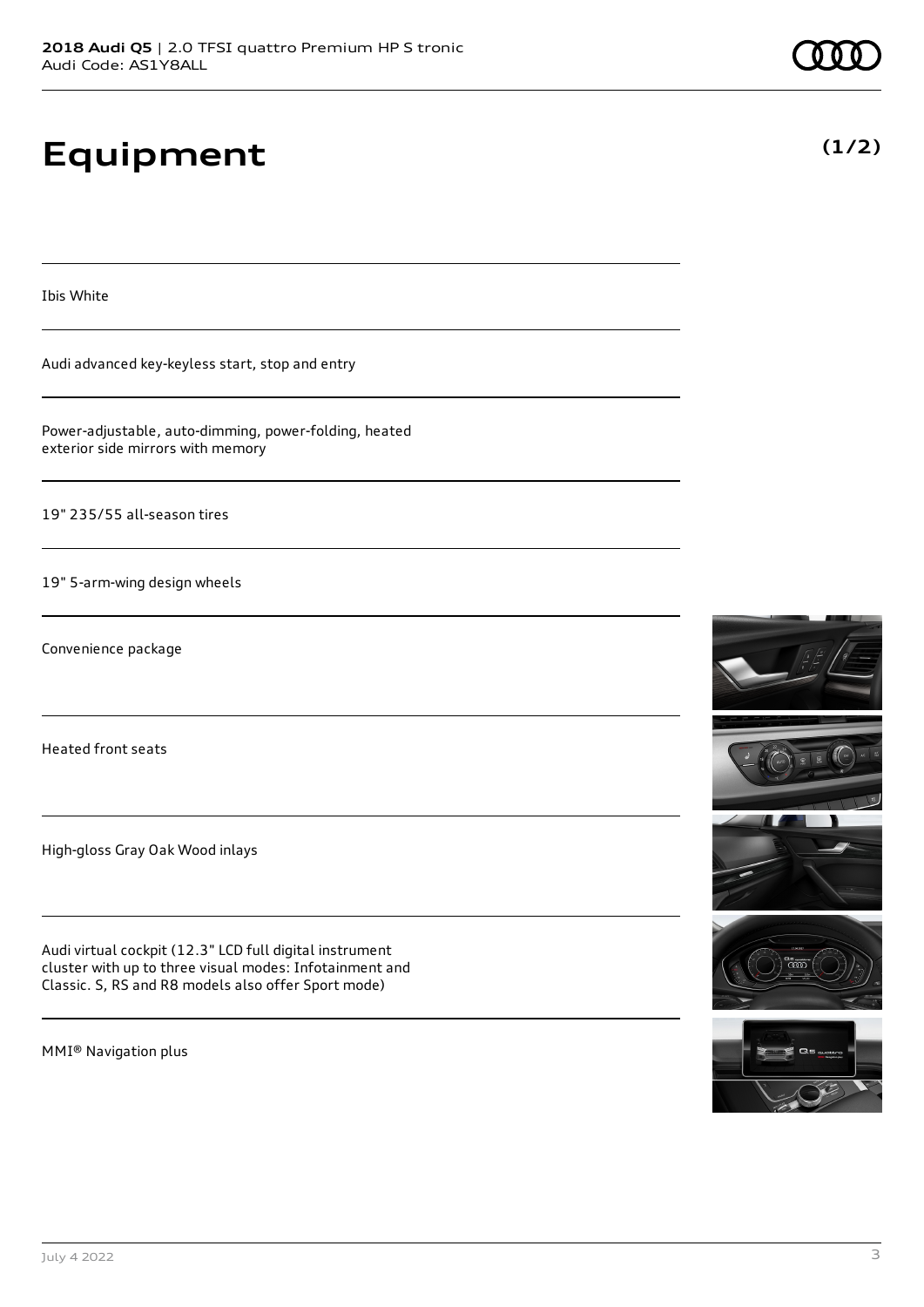# **Equipment**

Audi connect CARE assistance and security services and sixmonth trial subscription to Audi connect PRIME and Audi connect PLUS online services

MMI® Radio plus with ten speakers and single CD player with MP3 playback capability

SiriusXM® Satellite Radio



**(2/2)**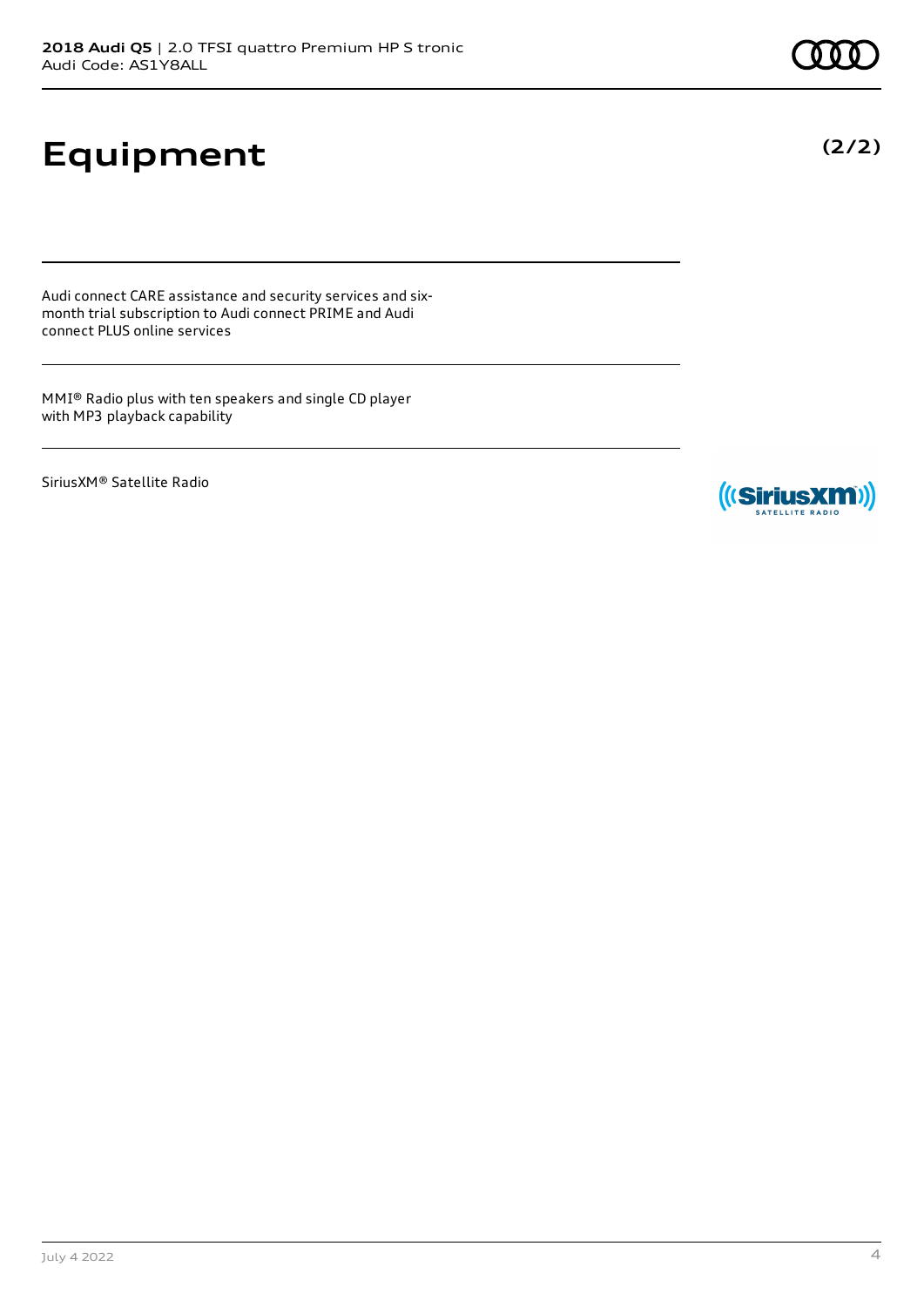## **Standard features**

### **Safety and Security**

| 4UB | Driver and front passenger airbags                                  |
|-----|---------------------------------------------------------------------|
| UH1 | Electromechanical parking brake                                     |
| 8T2 | Cruise control with coast, resume and<br>accelerate features        |
| VC2 | Garage door opener (HomeLink®)                                      |
| 4H3 | Integrated child door locks in rear doors                           |
| QZ7 | Electromechanical power steering                                    |
| 7K6 | Tire-pressure monitoring system                                     |
| 4X3 | Front thorax side airbags and Sideguard®<br>head curtain airbags    |
| 8N6 | Rain/light sensor for automatic windshield<br>wipers and headlights |
| 3B7 | Lower Anchors and Tethers for Children<br>(LATCH) in rear seats     |
|     |                                                                     |

### **Exterior**

| 1D <sub>8</sub> | Provision for towing bracket                             |
|-----------------|----------------------------------------------------------|
| 1S1             | Car jack                                                 |
| 1 B A           | Dynamic suspension system                                |
| 3S1             | Aluminum roof rails                                      |
| 511             | Adaptive rear spoiler                                    |
| 8IH             | Xenon plus headlights with LED daytime<br>running lights |
| 8SP             | LED taillights with dynamic turn signals                 |
| VW1             | Rear privacy glass                                       |
| 47F             | Black trim around exterior side windows                  |

| QE1             | Storage package                                                                     |
|-----------------|-------------------------------------------------------------------------------------|
| 4M3             | Four beverage holders                                                               |
| 3FA             | No panoramic sunroof                                                                |
| 7M0             | Plastic door sill inlays                                                            |
| 6N)             | Cloth headliner                                                                     |
| <b>9AO</b>      | Three-zone automatic climate control                                                |
| 4L7             | Auto-dimming interior rear view mirror with<br>digital compass                      |
| 001             | LED interior lighting package                                                       |
| 1 XW            | Three-spoke multifunction steering wheel                                            |
| 7F <sub>9</sub> | Leather-wrapped gear selector                                                       |
| 4E7             | Power tailgate                                                                      |
| 5XF             | Driver and front-passenger extendable sun<br>visors with illuminated vanity mirrors |
| 3NS             | Sliding, split folding 40/20/40 rear<br>seatbacks with adjustable recline           |
| 7HA             | Without extended leather package                                                    |
|                 |                                                                                     |

**Interior**

N1F Leather seating surfaces

### **Infotainment and Driver Assistance**

| 6K9             | Audi pre sense® basic and Audi pre sense®<br>city                                                                                             |
|-----------------|-----------------------------------------------------------------------------------------------------------------------------------------------|
| 2H1             | Audi drive select                                                                                                                             |
| 7W1             | Audi pre sense <sup>®</sup> basic                                                                                                             |
| UI <sub>2</sub> | Audi smartphone interface including Apple<br>CarPlay <sup>™</sup> and Google <sup>™</sup> Android Auto <sup>™</sup> for<br>compatible devices |
| KA <sub>2</sub> | Rear view camera                                                                                                                              |
| 9VD             | Audi sound system                                                                                                                             |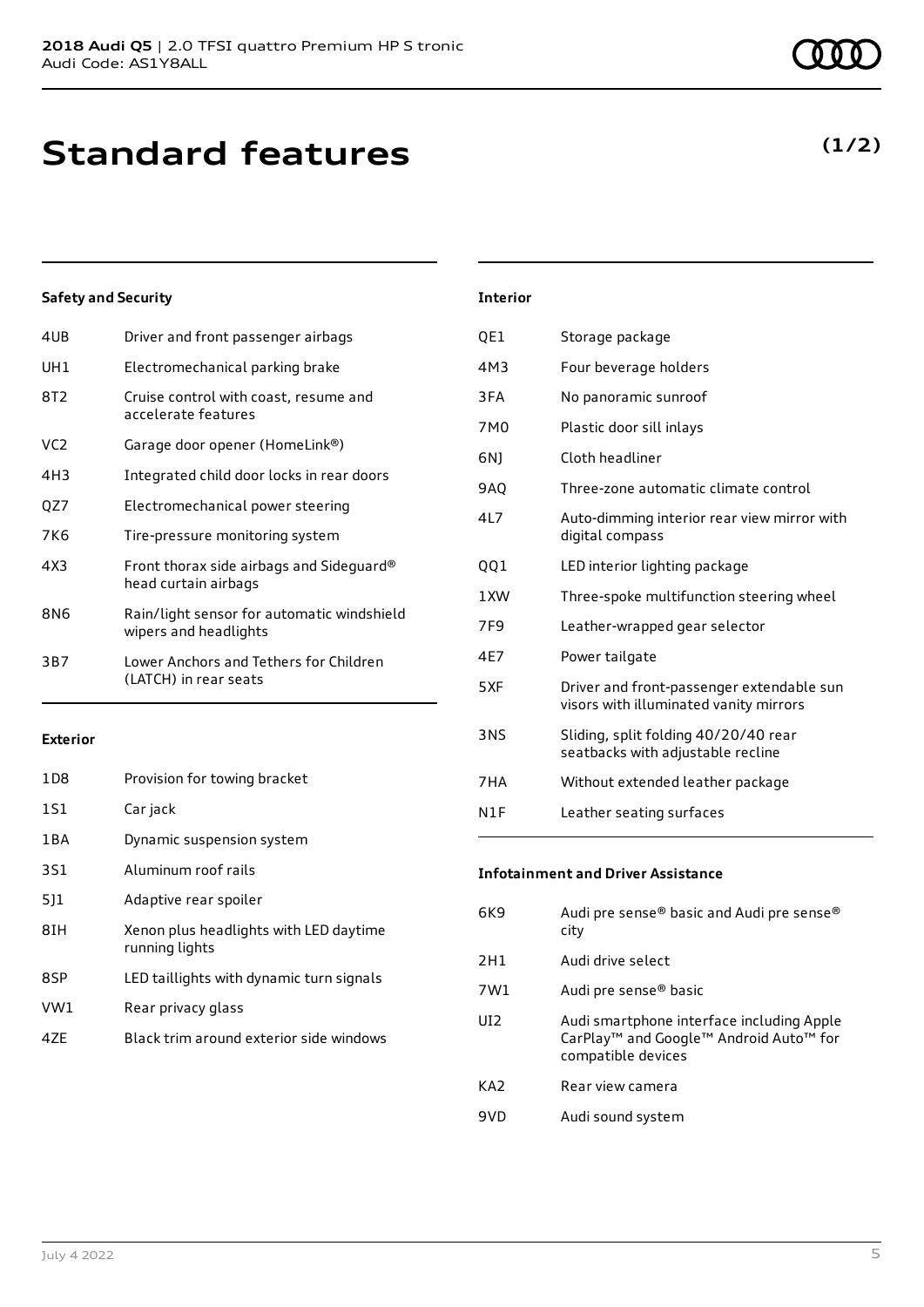**(2/2)**

### **Standard features**

**Infotainment and Driver Assistance**

9ZX BLUETOOTH® wireless technology preparation for compatible devices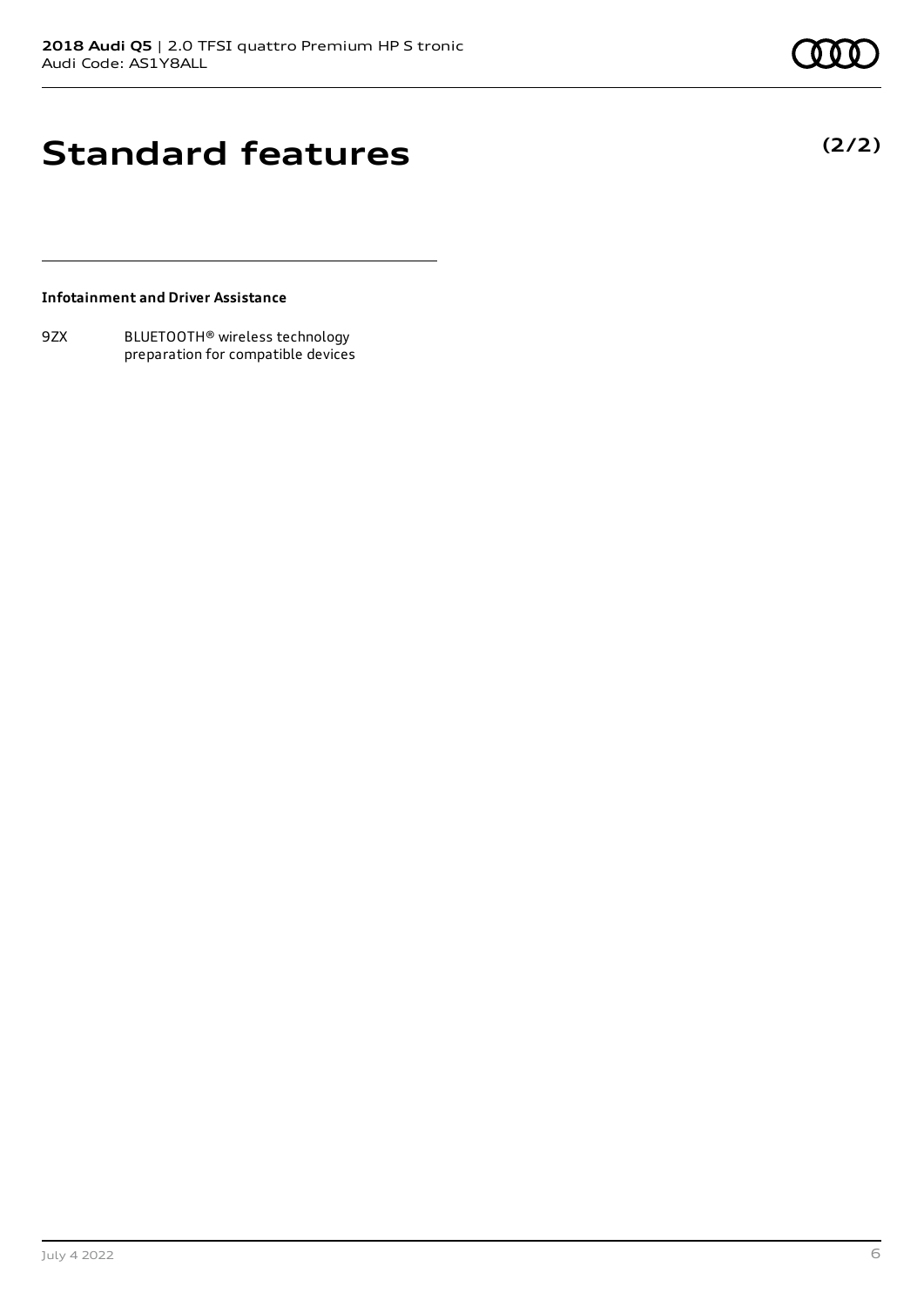## **Dealer remarks**

Ibis White 2018 Audi Q5 2.0T Premium quattro quattro 7-Speed Automatic S tronic 2.0L TFSI Atlas Beige w/Leather Seating Surfaces, ABS brakes, Alloy wheels, Compass, Electronic Stability Control, Front dual zone A/C, Heated door mirrors, Illuminated entry, Low tire pressure warning, Power Liftgate, Remote keyless entry, Traction control.

All of our pre-owned vehicles go through a RIGOROUS INSPECTION inside and out. We make sure all of our vehicles have good tires, safe brakes and have been though our reconditioning process. We HAND PICK each vehicle that we sell to provide HIGH QUALITY VEHICLES AT AFFORDABLE PRICES!!! Recent Arrival! 23/27 City/Highway MPG

#### Awards:

\* 2018 KBB.com 10 Most Awarded Cars \* 2018 KBB.com Best Buy Awards \* 2018 KBB.com Best Auto Tech Awards \* 2018 KBB.com 10 Favorite New-for-2018 Cars \* 2018 KBB.com 10 Most Awarded Brands There is a reason we have been rated as the consumers TOP PICK Dealership to do business with. All of our customers receive a FIRST CLASS, NO PRESSURE buying experience. Come see us at Audi of Ft. Myers. WE PROMISE IT WILL BE WORTH THE VISIT!!!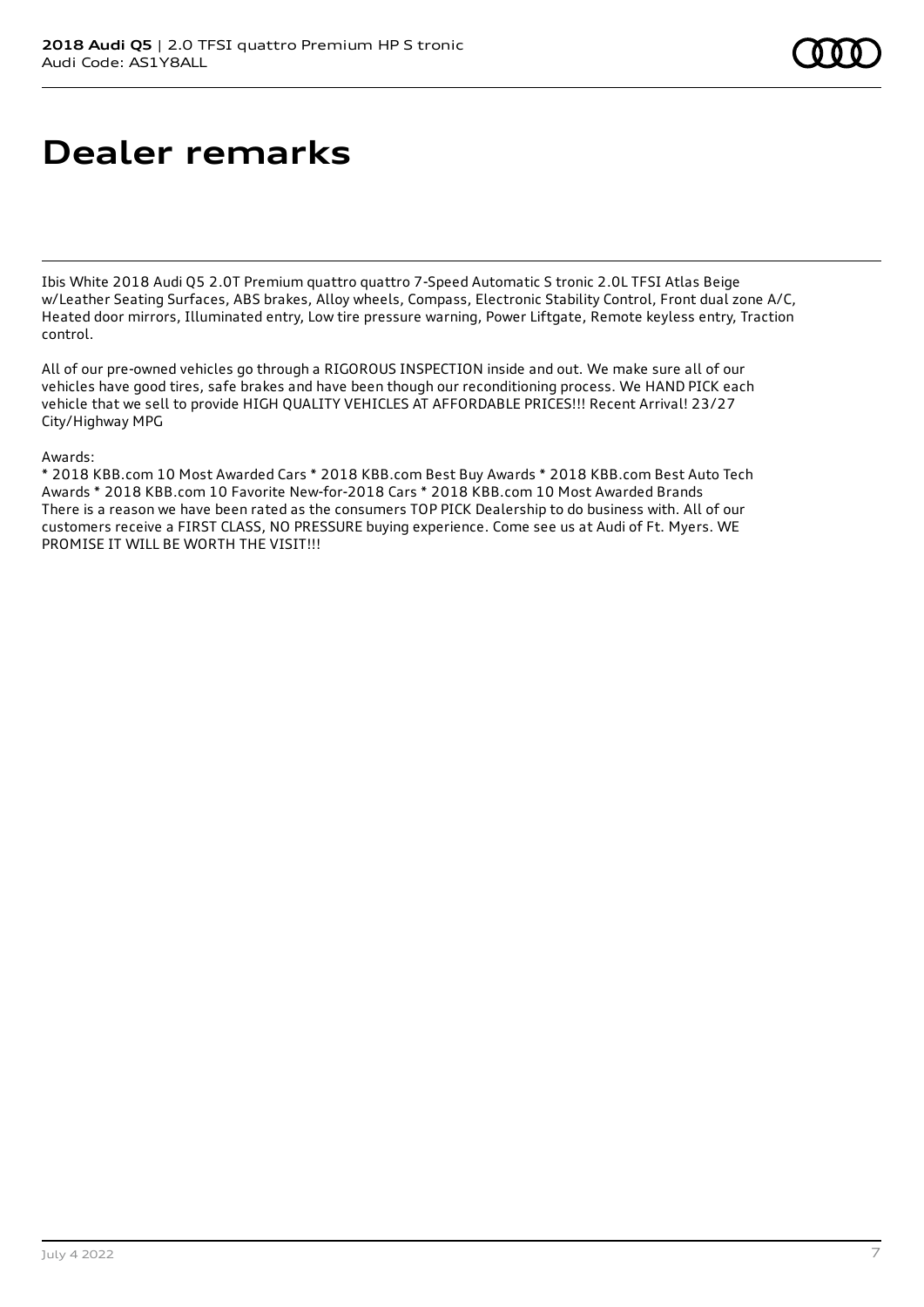## **Technical Specifications**

### **Engineering | Performance**

| Engine type                                 | Four-cylinder                                 |
|---------------------------------------------|-----------------------------------------------|
| Acceleration (0 - 60<br>mph)                | 5.9 seconds seconds                           |
| Engine block                                | Cast-iron                                     |
| Induction/fuel injection Turbocharged/TFSI® |                                               |
| Displacement                                | 2.01                                          |
| Cylinder head                               | Aluminum-alloy                                |
| Max. output ps/hp                           | 252 @ 5,000 - 6,000 @ rpm                     |
| stroke                                      | Displacement/Bore and 1,984/82.5 x 92.8 cc/mm |
| Top track speed <sup>1</sup>                | 130 mph mph                                   |
| Torque                                      | 273 @ 1,600 - 4,500 lb-ft@rpm                 |
| Valvetrain                                  | 16-valve DOHC with Audi valvelift<br>system   |

### **Transmission | Drivetrain**

| Gear ratios: 6th         | 0.508:1                                                                                                                                                   |
|--------------------------|-----------------------------------------------------------------------------------------------------------------------------------------------------------|
| Gear ratios: Final Drive | 5.302:1                                                                                                                                                   |
| Gear ratios: 7th         | 0.386:1                                                                                                                                                   |
| Gear ratios: 4th         | 1.057:1                                                                                                                                                   |
| Transmission             | Seven-speed S tronic <sup>®</sup> dual-clutch<br>automatic transmission and<br>quattro <sup>®</sup> all-wheel drive with ultra <sup>®</sup><br>technology |
| Gear ratios: 2nd         | 2.190:1                                                                                                                                                   |
| Gear ratios: 3rd         | 1.517:1                                                                                                                                                   |
| Gear ratios: Reverse     | 2.750:1                                                                                                                                                   |
| Gear ratios: 1st         | 3.188:1                                                                                                                                                   |
|                          |                                                                                                                                                           |

### **Steering**

| Steering type                             | Electromechanical power steering<br>system |
|-------------------------------------------|--------------------------------------------|
| Turning diameter, curb-38.4 ft<br>to-curb |                                            |
| Steering ratio                            | 15.8:1                                     |
|                                           |                                            |

### **Suspension**

| Front axle | Five-link front suspension |
|------------|----------------------------|
| Rear axle  | Five-link rear suspension  |

#### **Brakes**

| Front brakes | 13.3 (ventilated disc) in |
|--------------|---------------------------|
| Rear brakes  | 13.0 (ventilated disc) in |

| Alternator | 110-150 A   |
|------------|-------------|
| Battery    | 420 A/75 Ah |

**(1/2)**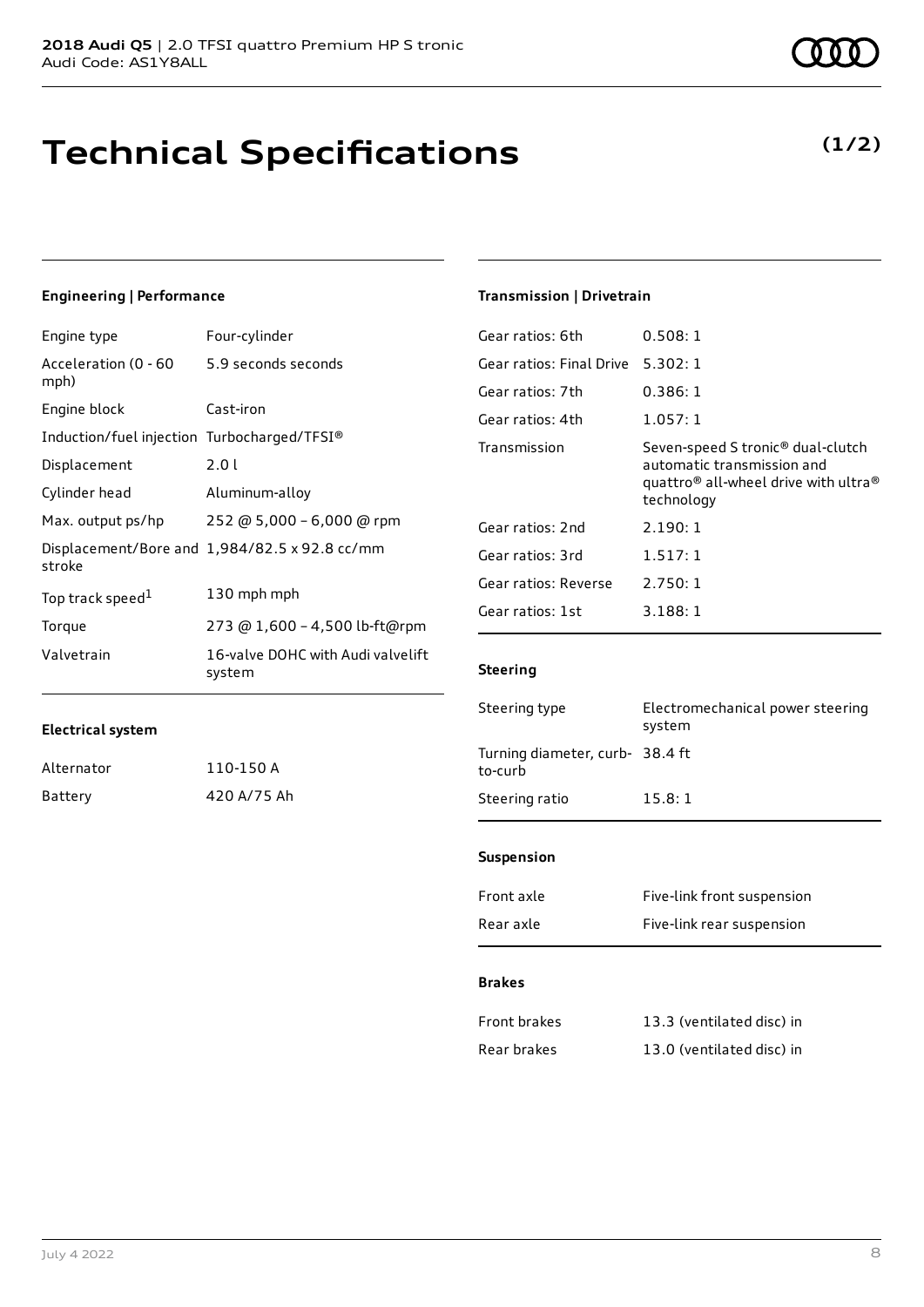## **Technical Specifications**

| Material                      | Multi-material body construction<br>(steel and aluminum composition)                      |  |
|-------------------------------|-------------------------------------------------------------------------------------------|--|
| <b>Warranty   Maintenance</b> |                                                                                           |  |
| Warranty                      | 4-year/50,000-mile Audi New<br>Vehicle Limited Warranty                                   |  |
| Maintenance                   | 12-month/10,000-mile (whichever<br>occurs first) NO CHARGE first<br>scheduled maintenance |  |

### **Exterior Measurements**

**Body**

| Height                           | 65.3 in  |
|----------------------------------|----------|
| Overall width without<br>mirrors | 74.5 in  |
| Length                           | 183.6 in |
| Wheelbase                        | 111.0 in |
| Drag coefficient                 | 0.32 Cw  |
| Overall width with<br>mirrors    | 84.3 in  |
| Track rear                       | 63.3 in  |
| Track front                      | 63.6 in  |
| Curb weight                      | 4,045 lb |
| Ground clearance,<br>loaded      | 8.2 in   |

#### **Interior measurements**

| Seating capacity                          | 5                      |
|-------------------------------------------|------------------------|
| Shoulder room, rear                       | 56.5 in                |
| Head room with front<br>sunroof           | 40.2 in                |
| Leg room, rear                            | 37.8 in                |
| Shoulder room, front                      | 57.7 in                |
| Head room with rear<br>sunroof            | 37.7 in                |
| Head room, rear                           | 39.3 in                |
| Leg room, front                           | 41.0 in                |
| Head room, front                          | 41.7 in                |
| Cargo volume, rear<br>seatbacks up/folded | 26.8/60.4 cu ft, cu ft |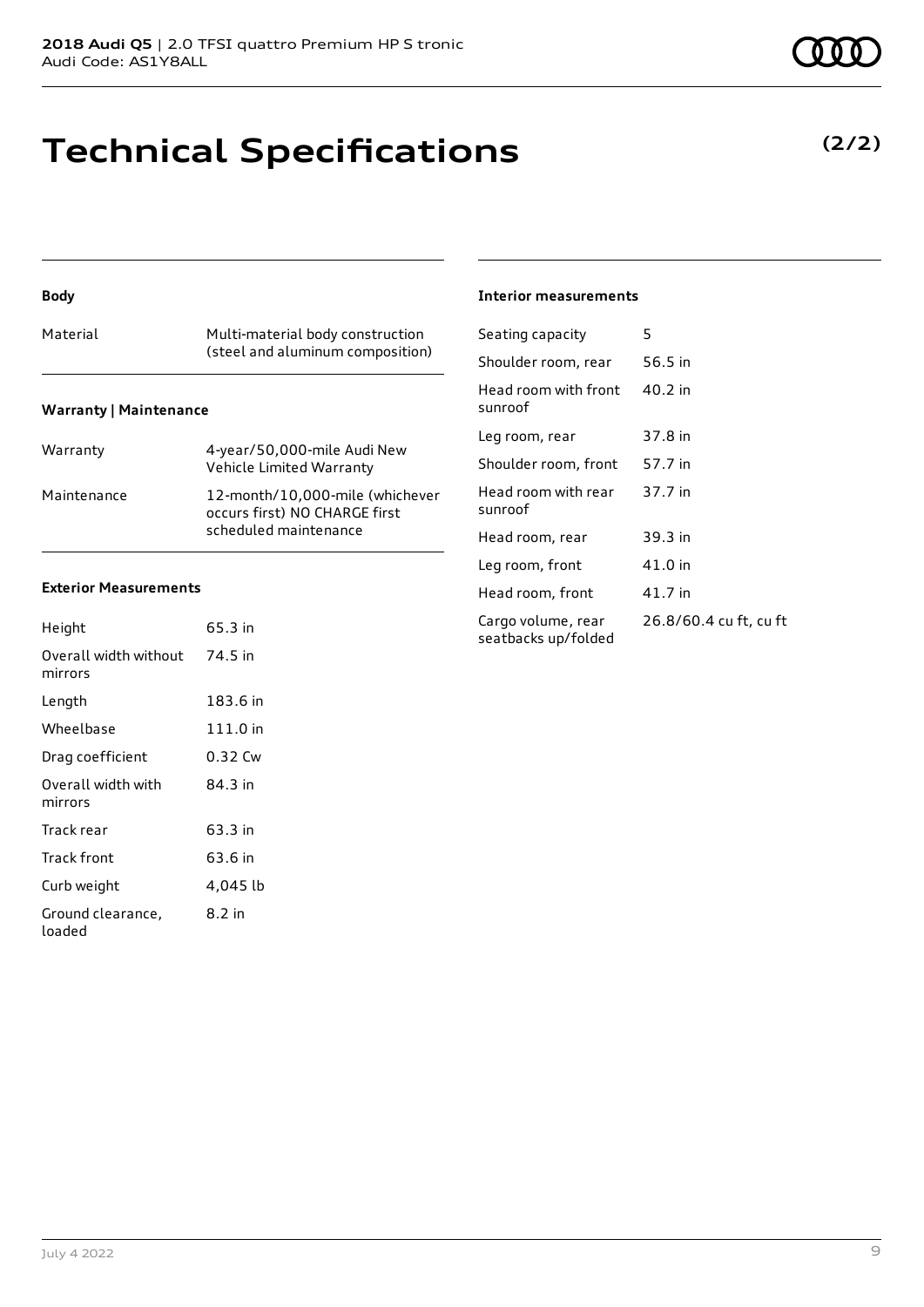### **Consumption- and emission**

**Consumption by NEDC**

combined 25 mpg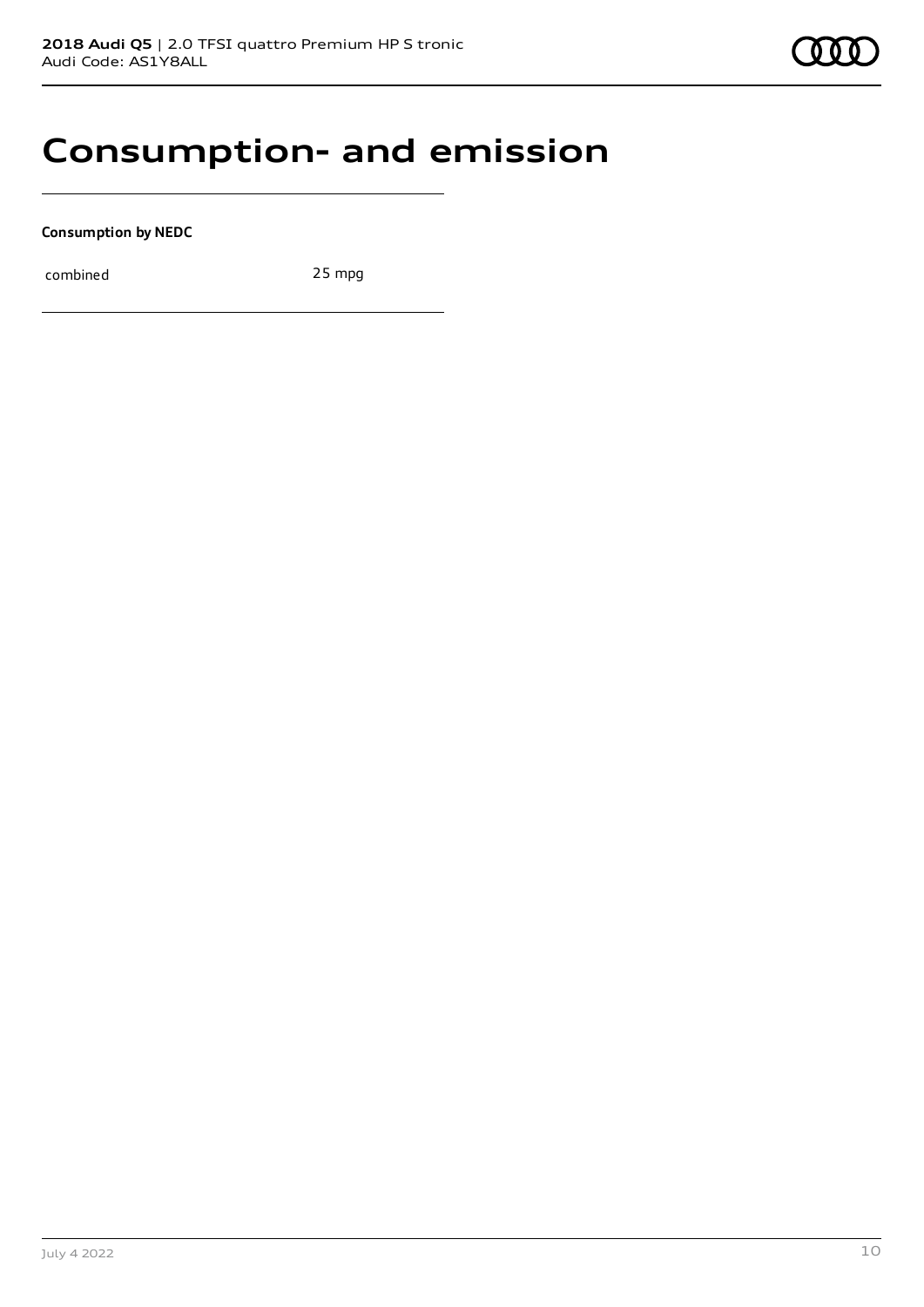### **Contact**

Dealer **Audi Fort Myers**

10050 Daniels Interstate Court 33913 Fort Myers FL

Phone: +12394549600 FAX: 2394549600

www: [https://www.audifortmyers.com](https://www.audifortmyers.com/)